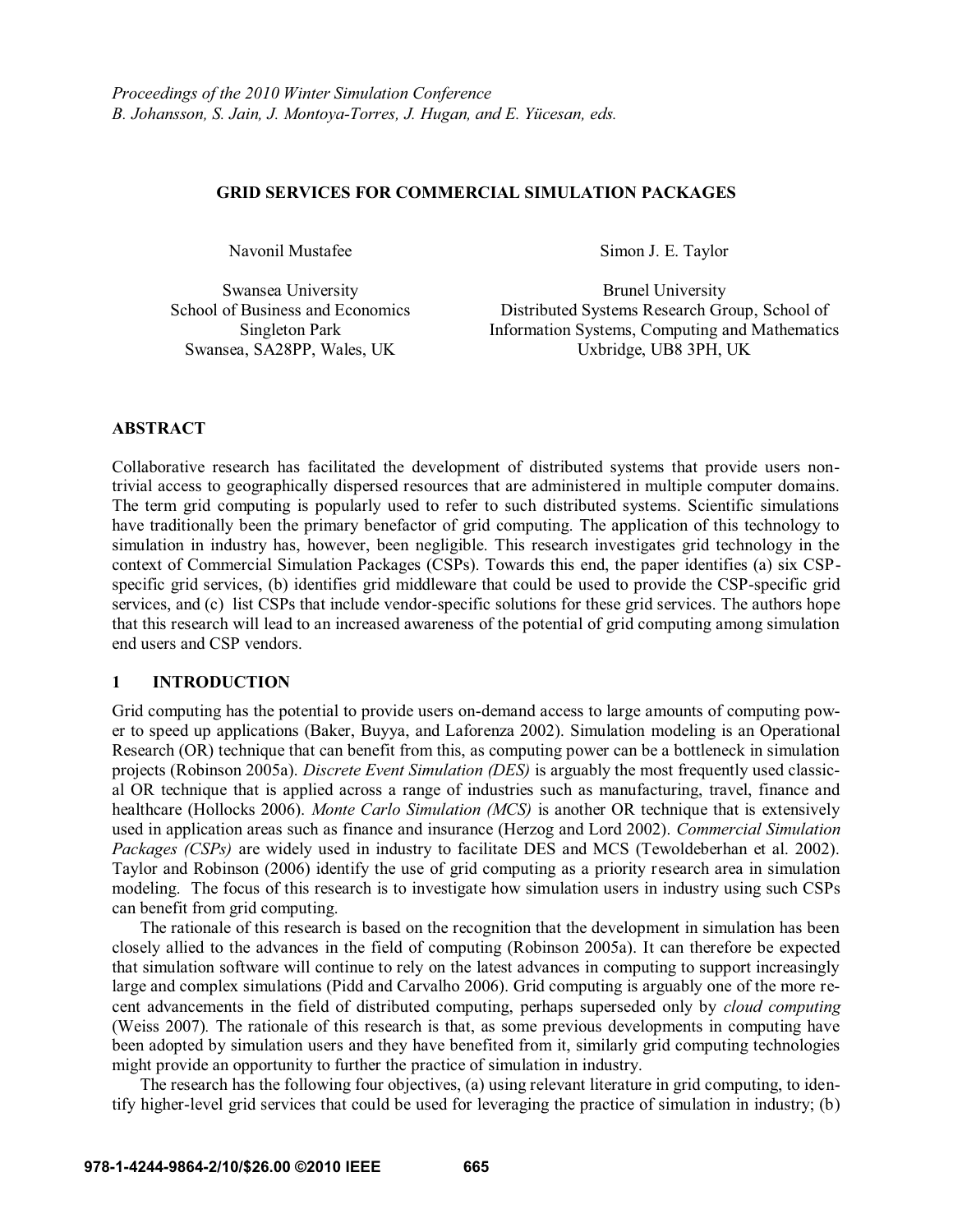identify grid computing middleware that could be used to provide the CSP-specific grid services to simulation end users; and (c) identify the DES and MCS CSPs that have vendor-specific support for some of the identified CSP-specific grid services.

The rest of the paper is structured as follows. Section 2 presents a short introduction to CSPs. Section 3 focuses on grid computing. Section 4 discusses six CSP-specific grid services. This is followed by a discussion on the implementation aspects of the CSP-based grid services in Section 5. Section 6 is the concluding section. It summarizes the contribution of this paper, its limitations and future research directions.

#### **2 COMMERCIAL SIMULATION PACKAGES (CSPs)**

This paper investigates the application of grid computing to support the practice of CSP-based DES and MCS in industry. In a DES the behavior of a model, and hence the system state, changes at an instant of time (Brooks, Robinson, and Lewis 2001). Two approaches that can be used to control the flow of time in a DES are the Time Slicing approach, where time is moved forward in equal time intervals, and the Next-Event approach, where time is moved at variable time increments from event to event, i.e., from one state change to the next state change (Pidd 2004). Examples of DES packages include Witness<sup>®</sup>, Simul8<sup>®</sup>, AnyLogic<sup>®</sup> and Arena<sup>®</sup>. MCS, on the other hand, is a simulation procedure that uses a sequence of random numbers according to probabilities assumed to be associated with a source of uncertainty, for example, stock prices, interest rates, exchange rates or commodity prices (Chance 2004). MCS may be modeled in a visual environment using spreadsheet software such as  $\text{Excel}^{\circledast}$ , Lotus 1-2-3<sup>\one</sup>; spreadsheet add-ins, for example  $@Risk^{\circ}$ , Crystal Ball<sup>®</sup>; or through MC-specific simulation packages such as Analytica® and Analytics®.

Swain (2005) made a comprehensive survey of commercially available simulation tools based on the information provided by vendors in response to a questionnaire requesting product information. This list consists of a total of 45 CSPs (12 MCS CSPs and 33 DES CSPs) and features the most well known CSP vendors and their products (Swain 2007). Of these, all the CSPs are supported by the Windows platform, 15.56% (approx.) are supported by UNIX and Linux platforms, and only 13.33% (approx.) are supported under the Apple Macintosh Operating System (Mustafee 2007). Platform support for CSPs is important when considering different grid technologies that can be potentially used with existing CSPs. Platform support for CSPs is explored further in section 3.1.

### **3 GRID COMPUTING**

Computational Grid was defined by Ian Foster and Carl Kesselman in their edited book "The Grid: The Blueprint for a New Computing Infrastructure" as a hardware and software infrastructure that provides access to high-end computational resources (Foster and Kesselman 1998). It was further stated that this access should be dependable, consistent, pervasive and inexpensive. This definition of Grid was further qualified to include resource sharing among various organizations, e.g., the Universities, Governmentsponsored research centers and computing centers, that come together to do collaborative work on a problem for a specific time. These organizations are called Virtual Organizations. Thus, Grid computing enabled "coordinated resource sharing and problem solving in dynamic, multi-institutional virtual organizations" (Foster, Kesselman, and Tuecke 2001). A broader definition of grid computing includes the use of computing resources within an organization for running organization-specific applications. This research is in the context of using grid computing within an enterprise to maximize the use of available hardware and software resources for processing enterprise applications.

Desktop grid computing or desktop grids addresses the potential of harvesting the idle computing resources of Windows-based desktop PCs for processing of parallel, multi-parameter applications which consist of a lot of instances of the same computation with its own input parameters (Choi et al. 2004). In this paper the use of a desktop grid within the enterprise is termed as *Enterprise-wide Desktop Grid Computing (EDGC)*. The discussion in section 2 has shown that all packages are supported on the Windows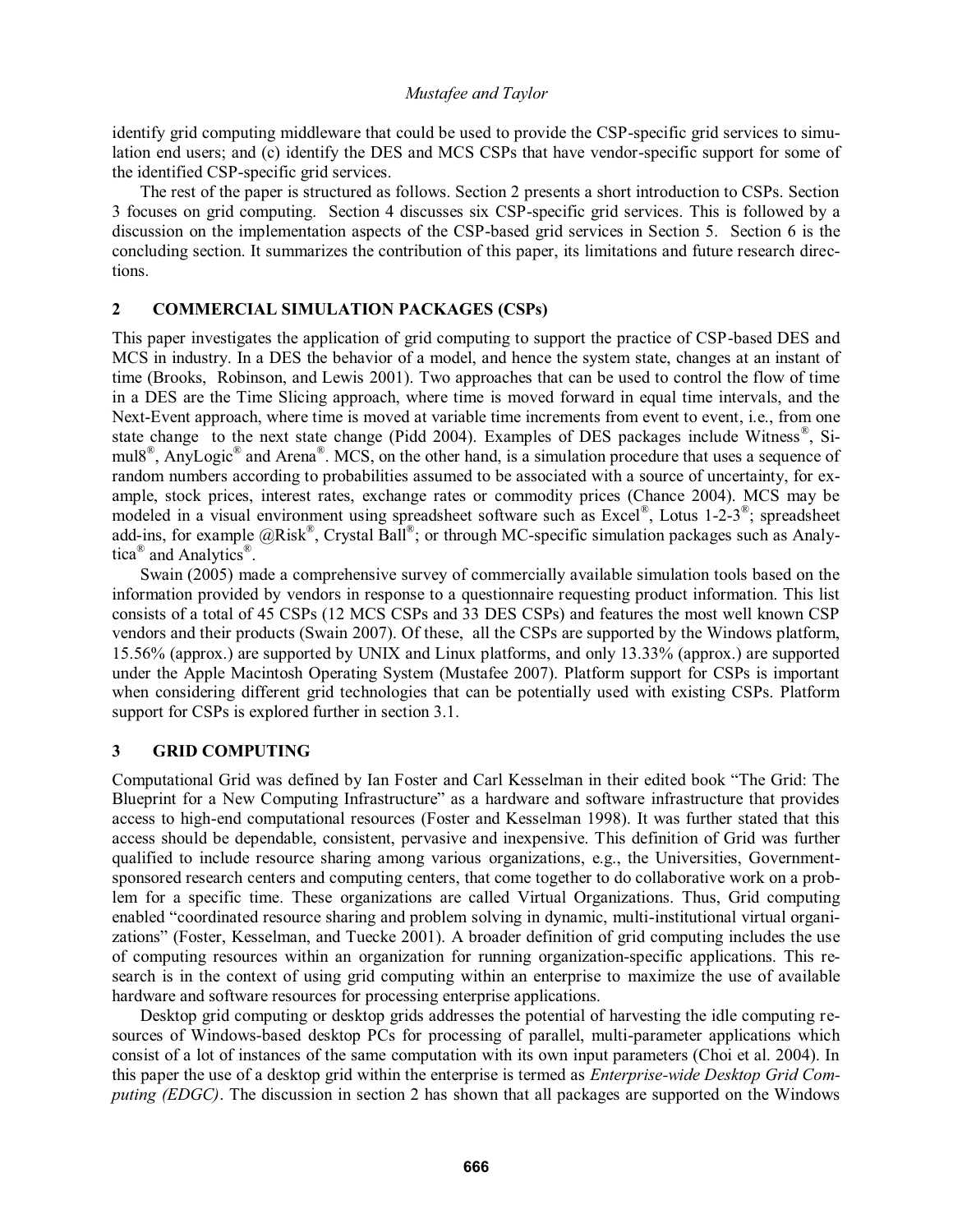platform. This shows the prevalence of Windows-based CSPs in industry. Furthermore, it is a widely accepted observation that employees generally use the Windows-based systems at their workplace. It is therefore arguable that for this research to be widely relevant to the practice of CSP-based simulation in industry, it should, first and foremost, focus on Windows-based grid computing solutions.

### **3.1 Enterprise-wide Desktop Grid Computing (EDGC)**

EDGC refers to a grid infrastructure that is confined to an institutional boundary, where the spare processing capacities of an enterprise's desktop PCs are used to support the execution of the enterprise's applications (Chien et al. 2003). User participation in such a grid is not usually voluntary and is governed by enterprise policy. Applications like Condor (Litzkow, Livny, and Mutka 1988), BOINC (BOINC 2010), WinGrid (Mustafee and Taylor 2009) and WinGrid-WS (Anders 2006; Mustafee et al. 2006) are all examples of EDGC. The reader should note that BOINC is a Public Resource Computing middleware (see *section 3.2.2* below). However, when BOINC is used for processing enterprise-applications and is executed within organizational boundaries, it can be considered as an EDGC middleware.

## **3.2 Middleware for Enterprise-wide Desktop Grid Computing (EDGC)**

For the purpose of this paper, the following EDGC middleware will be considered – Condor, BOINC, WinGrid and WinGrid-WS. The reader is referred to Mustafee (2007) and Mustafee and Taylor (2009) for the justification of the criterion used to select the middleware.

 **(1) Condor:** Condor (Condor 2010) is an opportunistic job scheduling system that is designed to maximize the utilization of workstations through identification of idle resources and scheduling background jobs on them (Litzkow, Livny, and Mutka 1988). A collection of such workstations is referred to as a Condor pool. Over the years the functionality provided by Condor has steadily increased. Three key Condor features are Condor Universe, Condor MW and Condor DAGMan.

*Condor universe:* This is an execution environment for jobs that are submitted by the users. There are several Condor Universes, for example, Java universe (for executing Java programs on Condor) and PVM and Parallel universe (supports the execution of programs written for the PVM and MPI environments).

*Condor MW:* Condor has a MW (Master Worker) software library that enables users to create masterworker type applications. This C++ library consists of a set of source files that need to be compiled with a user application before the Condor system can be used for the master-worker type computations.

*Condor DAGMan:* Condor Directed Acyclic Graph Manager (DAGMan) is a workflow management system. It is a meta-scheduler for Condor that operates at a higher-level than the Condor scheduler and manages dependencies between jobs.

 **(2) BOINC:** Public Resource Computing (PRC) refers to the utilization of millions of desktop computers primarily to do scientific research (Anderson 2004). Berkeley Open Infrastructure for Network Computing (BOINC) is the most widely used PRC application that supports scientific projects with diverse objectives such as studying climate change (Stainforth et al. 2002) and improving the design of particle accelerators (LHC@Home 2010). Although BOINC was originally designed to support PRC, the same software can be reconfigured to support desktop grid computing. The widespread availability of desktop PCs in organizations makes the deployment of such an enterprise-wide BOINC infrastructure an even more attractive option. Thus, it may be possible to implement and deploy BOINC-based projects for use exclusively within an enterprise, such that it is geared up to support the execution of the enterprise's applications.

 **(3) WinGrid:** WinGrid is an EDGC middleware that is targeted at the Windows operating system. WinGrid is based on the master-worker distributed computing architecture. WinGrid implements the "push" scheduling approach (master pushes the job to the workers) by starting a server process for each worker. For more information please refer to Mustafee and Taylor (2009).

 **(4) WinGris-WS:** The architecture of WinGrid-WS (Anders, 2006; Mustafee et al. 2006) extends the original WinGrid architecture through the addition of the WinGrid Shared Repository (WSR). WSR is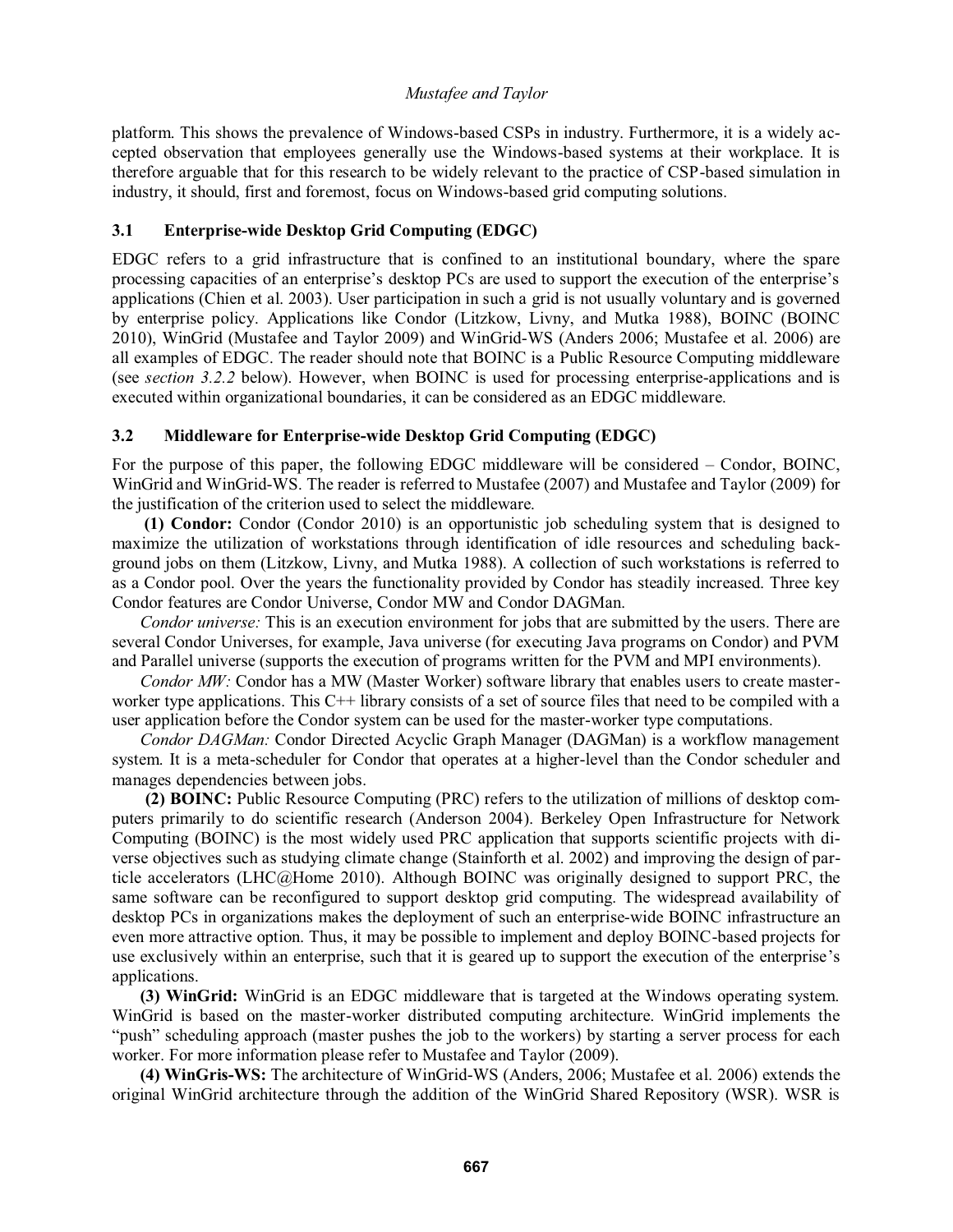server software that needs to be installed on only one desktop grid node. WinGrid-WS implements the "pull" scheduling approach (workers pull jobs from the WSR). For more information please refer to (Anders 2006; Mustafee et al. 2006).

# **3.3 Basic grid service**

Users perceive distributed grid resources as one single system that is capable of processing their computation and data intensive jobs. By logging into one computer, users expect to seamlessly access the underlying grid resources like computing clusters, disk arrays, applications, instruments, databases, etc. Baker, Buyya, and Laforenza (2002) identify the following five basic grid services that can be provided by grids.

- (1) Computation Services: These services allow user jobs (these can be considered as executable programs written by the user) to be run on distributed computational resources.
- (2) Data Services: These services provide secured access to datasets. In order to create the illusion of a mass storage, these datasets can be replicated, catalogued or even stored in different locations.
- (3) Application Services: These services provide access to remote software and libraries. They build on computational and data services that are provided by the grid.
- (4) Information Services: These services use the computational, data and application services to present data with meaning (i.e., information). For example, the simulation output can be visualized.
- (5) Knowledge Services: Data grids can be used to mine for knowledge using data that is present in the databases.

## **3.4 Higher-level grid services**

The basic grid services can be used to offer higher-level, grid-supported functionality to the user applications. Some of these higher-level services are described next.

### **3.4.1 Parallel computation service**

Using multiple grid nodes that are installed with Parallel Virtual Machine (PVM) and / or parallel computing libraries based on Message Passing Interface (MPI), the user is generally able to execute parallel applications over the grid. For example, Huang, Song, and Zheng (2006) have implemented a grid-based parallel visualization service to visualize massive datasets of scientific data in parallel. They have used the MPICH-G2 (Karonis, Toonen, and Foster 2003) implementation of MPI over Globus middleware (Globus 2010) for parallel execution of their application. Thus, it can be argued that they utilize three basic grid services, namely, computational service (for parallel processing), data service (to make available scientific datasets) and application service (for accessing MPICH-G2 libraries installed over different grid nodes), to provide a high-level information visualization service that abstracts the underlying basic grid service. Grid computing middleware that provides parallel computation support to user applications include Globus and Condor (PVM and Parallel universe – *section 3.2*).

# **3.4.2 Task farming service**

Grid computing provides access to multiple computing resources and therefore it is generally possible to execute different applications over various grid nodes. This is different from parallel computation service where one application is executed co-operatively by multiple grid resources. The ability to run different applications concurrently over grids facilitates the execution of applications that are based on the masterworker distributed computing architecture. This architecture (also referred to as task farming architecture) consists of one master entity and multiple workers entities, wherein the master entity decomposes the problem into small tasks, distributes these tasks among multiple worker processes and gathers the partial results to produce the final result of the computation; and the worker entities receive messages from the master with the next task (or request next task from the master), process the task and send back the result to the master (Heymann et al. 2000).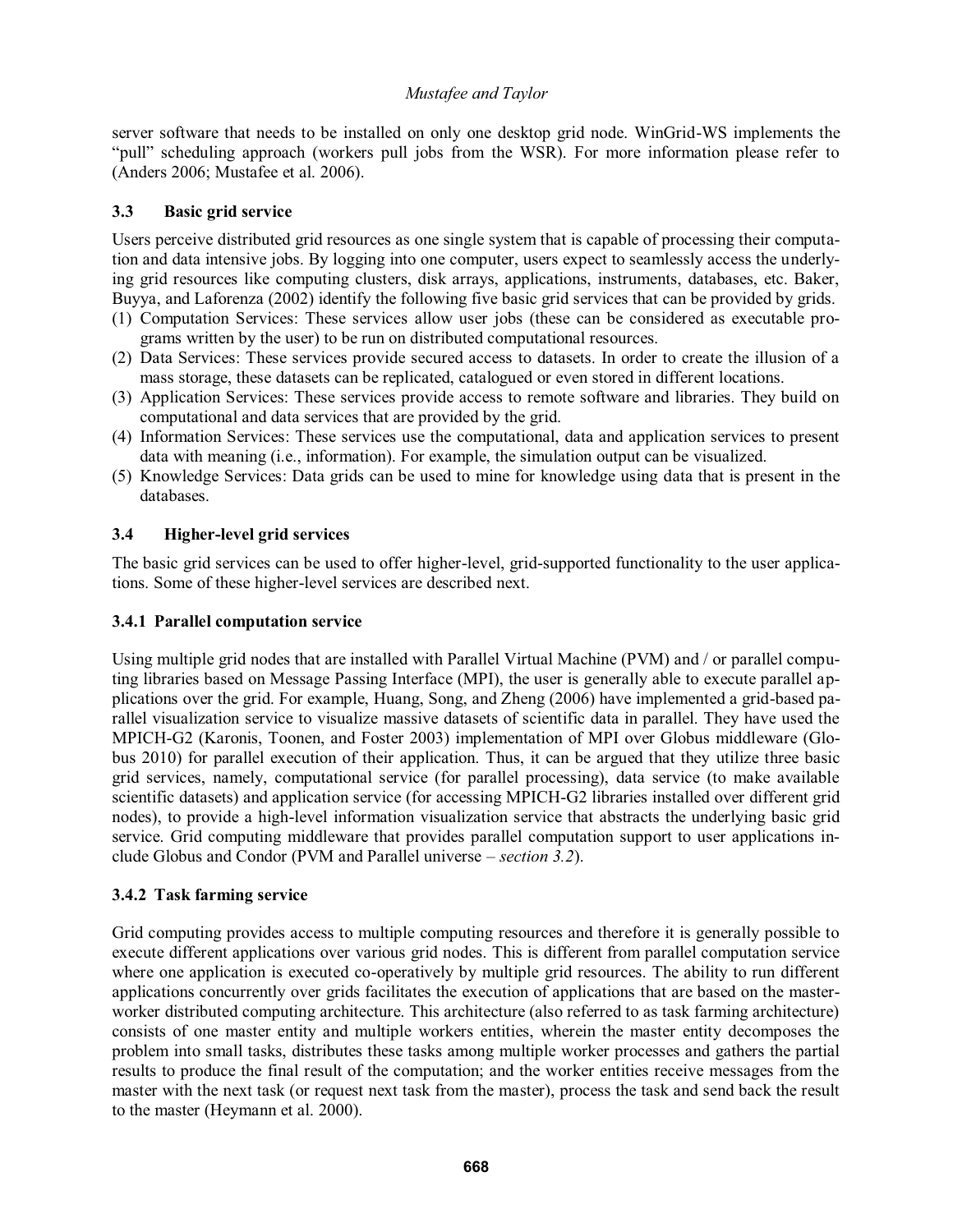# **3.4.3 Computational steering service**

This is yet another high-level service that can be composed of basic grid services. Unlike traditional noninteractive programs that are executed over the grid, computational steering provides a way for the users to interact with grid applications while they are running (Brooke et al. 2003). This allows a user to steer the execution of a remote application based on the intermediate outputs being generated by it.

## **3.4.4 Grid-facilitated integration service**

Grid computing technologies can be used to integrate previously uncoupled resources and applications such as sensor networks, High Performance Computing (HPC) resources, simulation and visualization applications, distributed datasets, command and control systems, etc. This is referred to as grid-facilitated integration service in this thesis. The FireGrid project, for example, utilizes the integration capability of the grid to develop real time fire emergency response systems (Berry et al. 2005).

## **3.4.5 Grid portal service**

A grid portal is a web-based application that is enhanced with the necessary software to enable it to communicate with grid services made available by the grid middleware (Novotny 2002). It provides the users with higher-level abstraction to the underlying grid services. The web browsers provide an easy-to-use, graphical environment through which the users can interact with the grid middleware. An example of grid portals include is the P-GRADE portal (Németh et al. 2004).

### **3.4.6 Workflow service**

The applications that are executed over grid resources can have dependencies among them. For example, the output of one application can be the input to another application (sequential dependency). Such dependencies between applications can be maintained using workflows and workflow management systems. Workflows are concerned with the automation of procedures whereby files and data are passed between applications following a defined set of rules to achieve an overall goal; and workflow management systems are responsible for defining, managing and executing such workflows over computational resources (Yu and Buyya 2006). Examples of workflow management systems include Condor DAGMan (*section 3.2*) and Taverna (Oinn et al. 2004).

### **3.4.7 Collaboration service**

Grid computing facilitates collaboration among virtual organizations. This collaboration can take various forms. At the most basic level it can be collaboration through co-operative use of grid resources. Collaboration in the grid environment can also take the form of users publishing their user-developed web services (think of these as user applications that can be accessed using standard Internet protocols and open standards) for other users to access. Web services are a web-based technology that is increasingly being used to implement Service Oriented Architectures (SOA). OGSA (Open Grid Services Architecture) complaint grid middleware like GT-4 (Globus 2010.) usually provide containers (hosting environments) to host the user-developed web services, and provide mechanisms for service providers to register their web services through use of service registries (service publication), mechanisms for service consumers to search for services in the registries (service discovery) and mechanisms to invoke the services when a suitable match is found (service invocation).

 Another form of grid-facilitated collaboration could be virtual meeting support provided through integration of audio, video and messaging capabilities with grid middleware. An example of this is the Access Grid Collaboration System. Access grid is primarily meant for group-to-group human interaction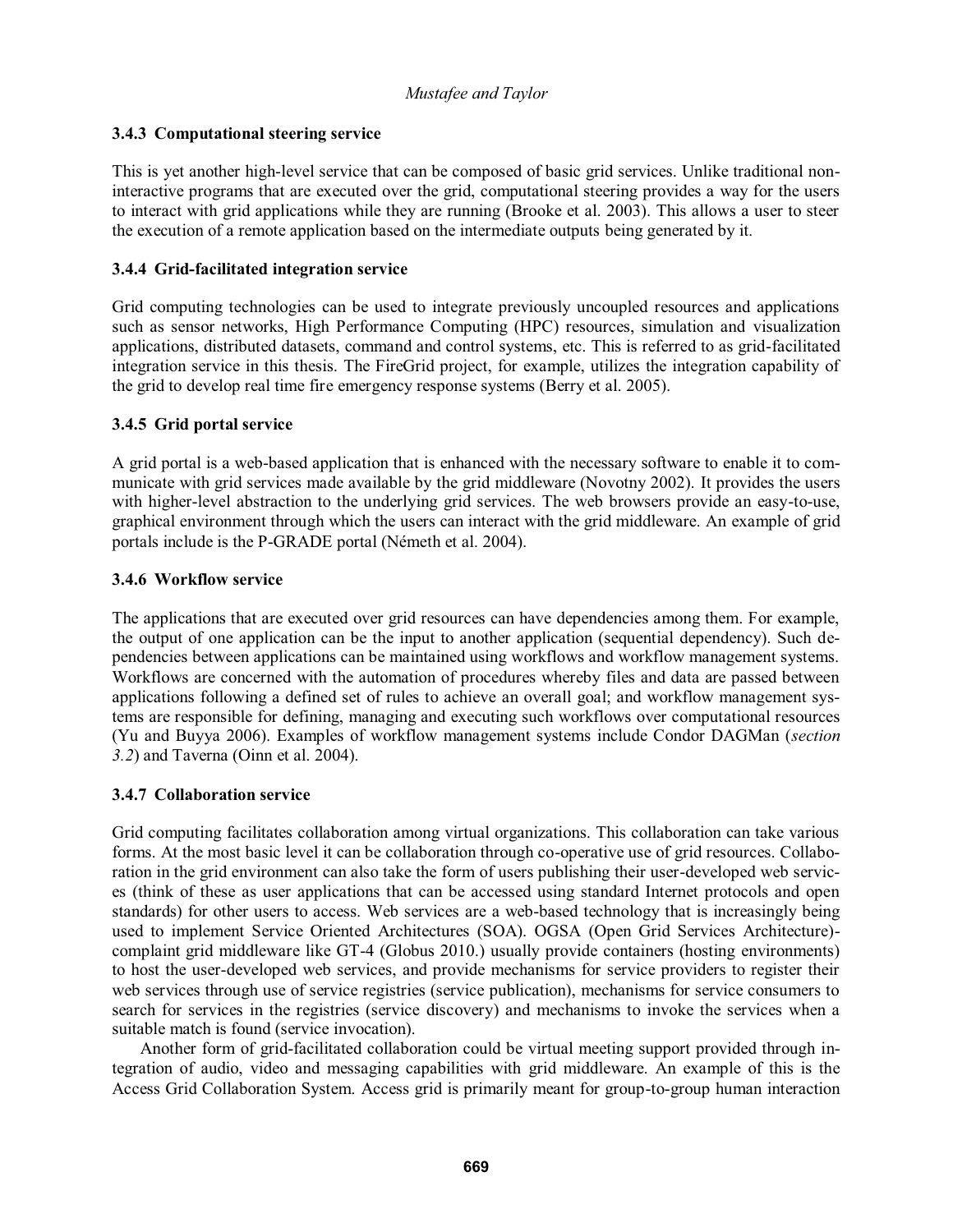through the use of interactive presentation and software environments, remote visualization environments, large-format multimedia displays, among others (Stevens and FLG 2004).

The next section investigates these higher-level grid services in the context of CSP-based simulation. The purpose here is to identify the higher-level grid services which could be potentially used together with CSPs.

# **4 HIGHER-LEVEL GRID SERVICES FOR CSP-BASED SIMULATION**

The following subsections discuss the six higher-level grid services that can potentially be used together with CSPs. The six services are *parallel computing service*, *task farming service*, *workflow service*, *collaboration service*, *web-based simulation service* (this is the grid portal service discussed in the context of the World Wide Web) and *distributed simulation service*. A *Grid-facilitated integration service* is not investigated because CSPs seldom need integration with physical systems, heterogeneous distributed databases, etc. Similarly, a *computational steering service* is not considered appropriate for further investigation because the user will generally need to access the remotely running graphical CSP interface to computationally steer the simulation, and grid middleware do not generally support such remote visualization of user applications that are being executed over various grid nodes. However, groupware such as Microsoft NetMeeting can be used to provide such access (Taylor 2000). A *Distributed simulation service* is the only CSP-specific grid-service which has not been identified as a higher-level grid service in this paper. This service has been included since literature pertaining to distributed simulation identifies several cases in which simulation practitioner that were involved in, for example, creating large and complex models (Mustafee et al. 2009) or modeling supply chains (Gan et al. 2000), benefitted from CSP-based distributed simulation. Each of the higher-level CSP-specific grid services is now discussed.

## **4.1 CSP-Specific parallel computing service**

Parallel computing is the concurrent use of multiple processors to solve a computational problem in the fastest possible time. Parallel computing service in the grid environment has the potential to speed up the execution of a single simulation experiment using multiple processors. The multiple processors taking part in such a computation may include shared-memory and distributed memory multiprocessor computers, network of workstations, etc. The form of grid computing that has been found suitable for gridenabling CSP-based simulations is EDGC. The computing infrastructures of such grids are generally made up of a network of Windows-based workstations that do not have access to shared memory. However, parallel programs in a distributed memory environment (like desktop grids) can be run using message passing mechanisms like the MPI and PVM. This generally requires that the grid middleware has support for MPI implementation like MPICH2 and/or PVM environment.

### **4.2 CSP-Specific task farming service**

Task farming service for CSPs has the potential to speed up CSP experimentation using multiple distributed processors. In the context of this research, task farming is defined as the execution of multiple individual simulations (scenarios) on PCs that are connected through the network. It is based on the masterworker distributed computing architecture. Unlike parallel computation service, the objective here is not to speed up the execution of one instance of a simulation but to utilize many computers to complete a set of simulation experiments faster. The task farming service for CSPs can potentially support simultaneous execution of multiple sets of simulation experiments, wherein each set consists of one simulation model with associated experiment parameters. The experiment parameters can consist of values for different model-defined variables like processing time for workstations, number of entities in the queue, model warm-up time, the simulation end time, etc.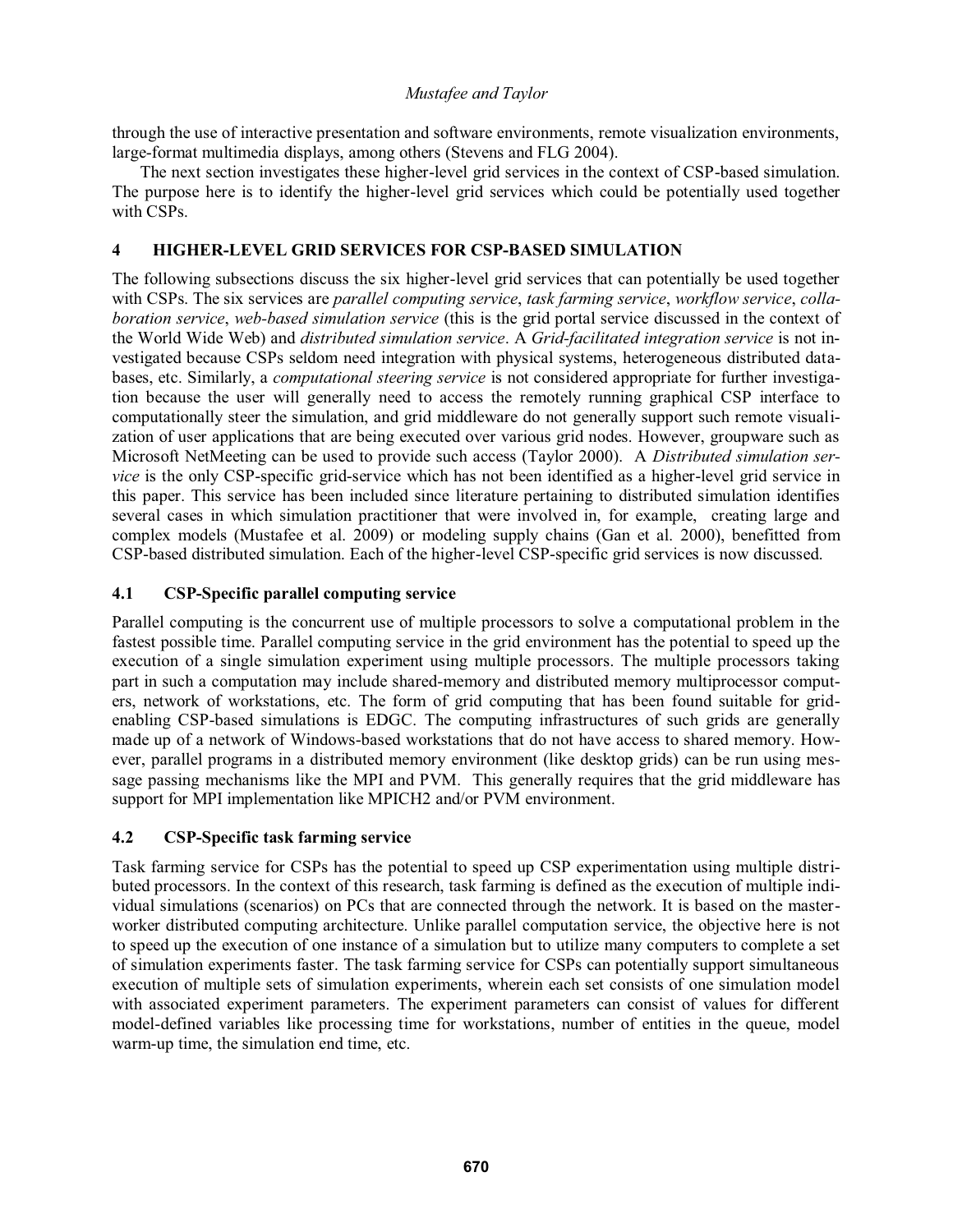# **4.3 CSP-Specific workflow service**

Grid-facilitated workflow service has the potential to logically link the execution of different CSPs and software applications that are available on the various grid resources. In the context of CSP-based simulation, workflows can be used, for example, to potentially enable phased execution of different CSP models that represent different parts of the supply chain. For grid computing to support workflow service, it should ideally be possible for the grid middleware to provide mechanisms to execute multiple programs in a phased manner over different grid nodes and to transfer the data generated by the programs amongst the nodes.

## **4.4 CSP-specific collaboration service**

The term "collaboration" can be defined as the cooperation among different individuals to attain common goals. It can therefore be argued that all the higher-level grid services involve some form of collaboration between the modelers since the desktop grid infrastructure being used for the delivery of grid services is composed of the computing resources that are used by the users at their workplace. Thus, by making their resources available over the desktop grid, each user is contributing towards the overall goal of using grid computing technologies to support simulation at their workplace.

 However, in this research, the CSP-specific collaboration service is derived from the grid-facilitated higher-level collaboration service. The three potential uses of this service in the context of CSP-based simulation modeling are, (1) collaboration service can facilitate reuse of model components between different users (through search and download of model components), (2) it can facilitate sharing of CSP models (for joint development purposes), and (3) it can facilitate interaction between those involved in simulation studies (through virtual meeting support). These three forms of collaboration service have also been recognized as potential application areas of simulation in a networked environment by Robinson (2005b).

## **4.5 CSP-Specific distributed simulation service**

A desktop grid middleware that provides distributed simulation support to DES CSPs should generally include mechanisms to enable synchronization of simulation time among different simulation models and to transfer messages between them. The message exchange by models running on multiple desktop grid hosts can be implemented in a *centralized* or a *decentralized* manner. In *centralized* message passing, one central component is responsible for receiving and sending messages from and to different hosts. When each host is responsible for communication with other hosts it is referred to as *decentralized* message passing. Grid computing middleware, such as BOINC and Condor, are not considered appropriate for enabling distributed simulation over a desktop grid because such solutions do not incorporate mechanisms for time synchronization and communication between individually running models (Lüthi and Großmann 2001). The reasons for this are discussed below.

 Time synchronization is outside the purview of grid middleware because these are general purpose programs that are designed to support a wide range of user applications, and the vast majority of applications do not require time synchronization mechanisms. Both *centralized* and *decentralized* message passing is also outside the scope of most grid middleware because the focus is usually on executing serial applications over multiple computers. An exception to this is *Condor PVM universe* and *Condor parallel universe*, which support parallel execution through message-passing mechanisms. However, none of these universes have inbuilt time synchronization mechanisms. A distributed simulation middleware may therefore have to be used along with a grid middleware to potentially enable distributed simulation of CSPs over the grid. IEEE 1516 HLA standard (IEEE 2000) is increasingly being used for distributed simulation in industry. As such, this research has considered the grid-facilitated distributed simulation service with reference to HLA-RTI middleware for distributed simulation.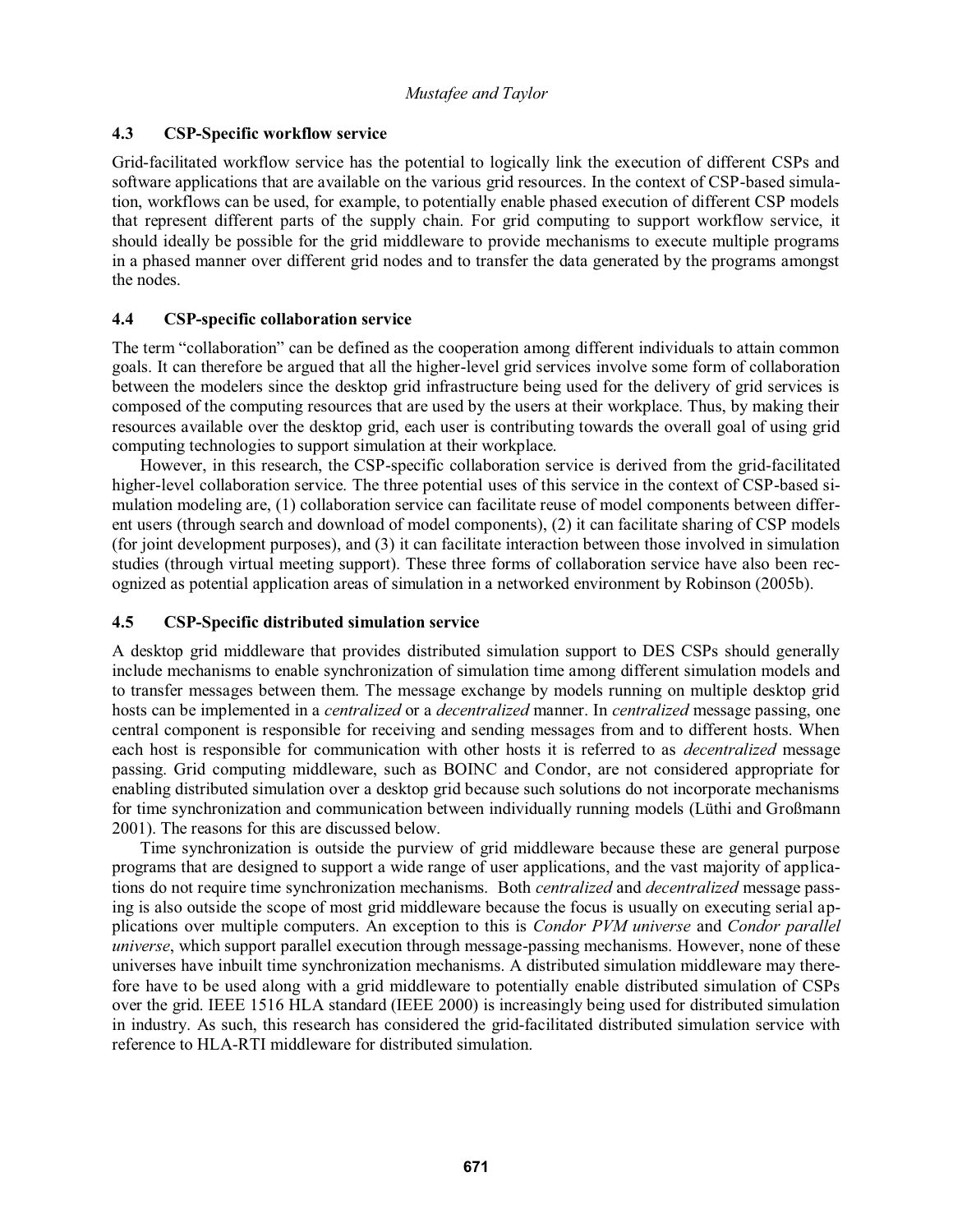#### **4.6 CSP-Specific web-based simulation service**

For the purpose of this research, web-based simulation is defined as simulation in a client-server environment that uses web-based technologies like web browsers, web servers, web services and Java applets, among others. In the context of CSPs, this suggests that the simulation packages are accessible through web pages or through "callable" web services. It is usually possible to create a web-based front-end to a CSP application that exposes package functionality. A simulation user who is able to access a package through a web browser will arguably not have a requirement for a grid-facilitated web-based simulation service. However, this service is only one among six potential CSP-specific grid services. If grid technology is adopted to support the other five services, then it is likely that web-based simulation service will also be used because it standardizes the access to CSPs in a distributed environment.

 The two possible ways through which web-based simulation service could potentially support the  $CSPs$  are, (1) through use of grid portals and (2) through use of "callable" user-developed web services that expose CSP interfaces and which are hosted in web services containers provided in grid middleware.

#### **5 IMPLEMENTATION OF A CSP-SPECIFIC GRID SERVICE**

This section realizes objectives (b) and (c), as mentioned in the abstract and the introduction of this paper. Thus, it provides information on the grid middleware that can be used to provide CSP-specific services to unmodified CSPs (objective  $b - \text{see column 5}$  in *Table 1* below) and it also lists the existing CSPs that have vendor-supported solutions to some of the identified CSP-specific grid services (objective  $c -$  see *columns 3 and 4* in *Table 1* below). The data for the latter has been collected from the product information published by the vendors of the CSPs on their websites (Mustafee 2007). With regard to objective (b), *Column 6* in *Table 1* also refers the readers to the published papers that contain more information on the grid middleware-CSP integration approaches that were used for realizing some of the CSP-specific services. Also, middleware/middleware components that could not be experimentally evaluated due to unsupported CSP implementations (like Condor parallel universe execution environment), etc. have been marked for future investigation.

 This paper has identified six higher-level grid services that can potentially be used together with the CSPs. As can be seen from columns 3 and 4 of *Table 1* below, only a few CSPs support the identified grid services (for example, *parallel computation service* is supported by only two MCS packages, namely, *@Risk Industrial* and *TreeAge*; no DES CSP supports this). However, some of the CSP-specific grid services can be provided through the integration of grid technology with existing CSPs, for example, *task farming service* is possible through the integration of BOINC, Condor, WinGrid and WinGrid-WS with MCS and DES CSPs (column six refers to particular studies that were conducted in this context).

The columns pertaining to *Table 1* are explained below:

- $\bullet$ *Col 1 [CSP-specific services]:* The CSP-specific services.
- $\bullet$ *Col 2 [MCS/DES CSP]:* MCS CSPs, DES CSPs or both.
- $\bullet$ *Col 3 [CSP support on multiple processor machines]:* CSPs that support CSP-specific services over multi-processor machines using custom solutions. Names of the CSPs are also mentioned.
- $\bullet$  *Col 4 [CSP support over distributed processors]:* CSPs that support CSP-specific services over distributed processors using custom solutions. Names of the CSPs are also mentioned.
- - *Col 5 [Grid middleware]:* Grid middleware (including specific middleware components like Condor DAGMan, Condor MW, etc.) that have been identified as potential solutions for grid-enabling CSPs with respect to specific services.
- - *Col 6 [Comments/References]:* For general comments and for references to published papers that contain the grid-CSP integration solution in question.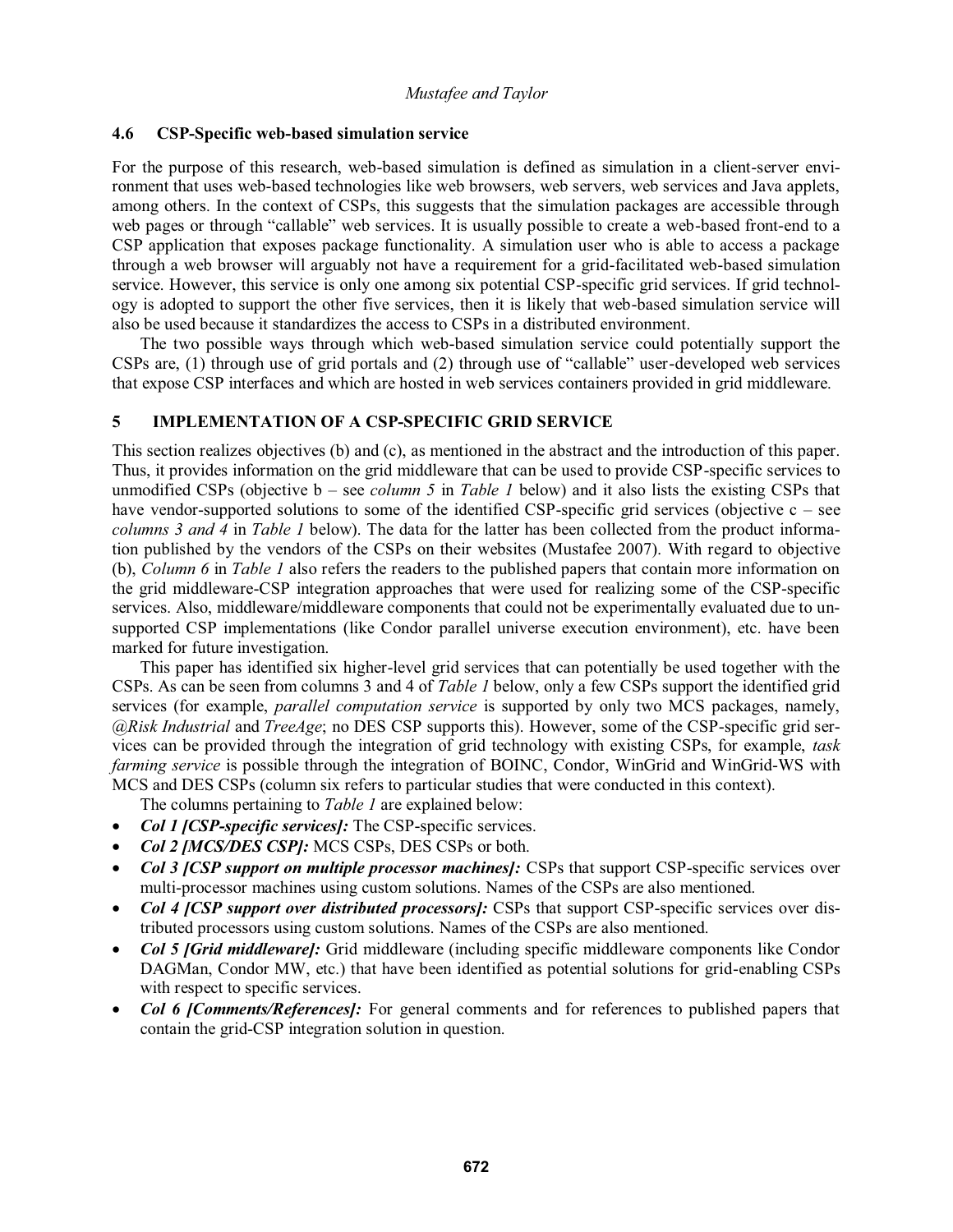| Col 1                                     | Col2               | Col <sub>3</sub>                    | Col <sub>4</sub>                                                                                            | Col <sub>5</sub>                                                                                                     | Col 6                                                                                                                            |
|-------------------------------------------|--------------------|-------------------------------------|-------------------------------------------------------------------------------------------------------------|----------------------------------------------------------------------------------------------------------------------|----------------------------------------------------------------------------------------------------------------------------------|
| Parallel com-<br>putation<br>ser-<br>vice | <b>MCS</b>         | $@Risk$ In-<br>dustrial,<br>TreeAge | None                                                                                                        | $(1)$ Condor parallel un-<br>iverse                                                                                  | $(1)$ is for future in-<br>$\blacksquare$<br>vestigation -MCS<br>and DES CSPs may                                                |
|                                           | <b>DES</b>         | None                                | None                                                                                                        | (1) Condor parallel un-<br>iverse                                                                                    | need to have<br>MPI/PVM-based<br>implementation                                                                                  |
| Task farming<br>service                   | <b>MCS</b>         | None                                | Vanguard Studio,<br>GoldSim                                                                                 | $(1)$ BOINC<br>(2) Condor Java universe<br>(3) Condor MW<br>(4) WinGrid<br>(5) WinGrid-WS                            | $(1)$ See Zhang et al.<br>(2007)<br>$(2)$ See Mustafee<br>(2007)<br>$(3)$ is for future in-                                      |
|                                           | <b>DES</b>         | Simul8                              | Simprocess,<br>Simul8                                                                                       | <b>BOINC</b><br>(1)<br>(2) Condor Java universe<br>(3) Condor MW<br>(4) WinGrid<br>(5) WinGrid-WS                    | vestigation<br>(4) See Mustafee et<br>al. (2006)<br>$(5)$ See Alstad<br>(2006)                                                   |
| Workflow ser-<br>vice                     | MCS,<br><b>DES</b> | None                                | None                                                                                                        | (1) Condor DAGMan<br>(2) WinGrid                                                                                     | $\bullet$ (1) is for future in-<br>vestigation<br>$\bullet$ (2) See Mustafee<br>(2007)                                           |
| Collaboration<br>service                  | MCS,<br><b>DES</b> | N/A                                 | None                                                                                                        | (1) Access Grid (Stevens<br>and FLG 2004)                                                                            | $(1)$ is for future in-<br>vestigation                                                                                           |
| Distributed<br>simulation<br>service      | <b>MCS</b>         | N/A                                 | N/A                                                                                                         | N/A                                                                                                                  | · Distributed simula-<br>tion is not applicable<br>to MCS CSPs                                                                   |
|                                           | <b>DES</b>         | None                                | AutoMod                                                                                                     | (1) BOINC with HLA-<br><b>RTI</b><br>(2) Condor Java universe<br>with HLA-RTI<br>(3) WinGrid with HLA-<br><b>RTI</b> | $(1)$ is for future in-<br>vestigation<br>$\bullet$ (2) is for further in-<br>vestigation<br>$(3)$ See Mustafee et<br>al. (2009) |
| Web-based<br>simulation<br>service        | MCS,<br><b>DES</b> | N/A                                 | MineSim,<br>QMS,<br>Vanguard<br>Studio,<br>AnyLogic,<br>Agena-<br>Risk, Witness, Ana-<br>lytica, Simprocess | (1) WinGrid-WS (grid<br>portal)                                                                                      | $(1)$ See Alders<br>(2006)                                                                                                       |

Table 1: Custom CSP support and grid middleware support for CSP-specific services (Mustafee 2007)

 Irrespective of whether or not a bespoke CSP-grid solution can be implemented, from *Table 1* it is aptly clear that there is very little vendor effort towards grid-enabling existing CSPs. Thus, it is worth considering if there is an end-user demand for grid technology for CSP-based simulation or, as has been pointed out earlier - "grid is a solution in search for a problem" (Schopf and Nitzberg 2002), it is being investigated in this research to explore technology-driven possibilities. It is arguable that the suggestion of using multiple networked computers to execute simulations faster is appealing to practitioners, al though they may not be aware of the term "grid computing". This argument is further strengthened by the observations made by the authors during their interactions with simulation end-users. Thus, in the case of distributed experimentation at least, there appears to be some user demand for distributed systems that can support execution of CSP-based simulations on multiple computers. Owing to this demand, simulation package vendor "Simul8 Corporation" has recently added functionality that would allow parallel processing across networks in order to get faster results in CSP SIMUL8®. However, the potential of executing experiments in parallel over a network of computers (task farming service) is but one of multiple higher-level services that can be provided through use of grids. The majority of simulation users may be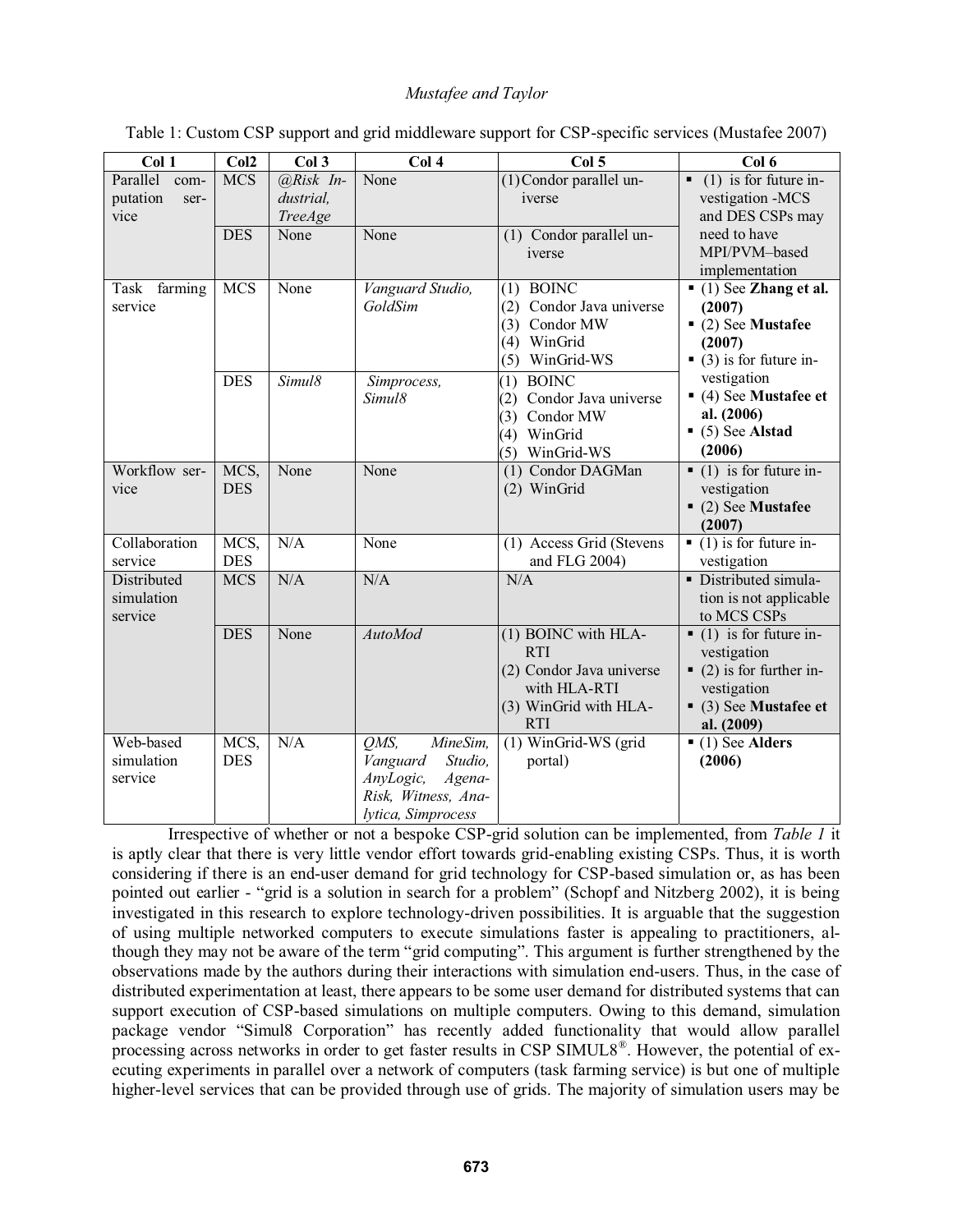unaware of these grid-facilitate services, and from this perspective grid computing can be seen as providing a technology-driven impetus to facilitate its possible adoption for CSP-based simulation in industry.

### **6 DISCUSSION AND CONCLUSION**

The contribution of this research is that it identifies six grid-facilitated CSP-specific services that can be potentially provided through the use of specific grid computing technologies. Furthermore, it identifies existing CSPs that provide some of the CSP-specific grid services through custom solutions. A further contribution is the recognition of the form of grid computing, namely Enterprise Desktop Grid Computing (EDGC), which can be used to grid-enable existing CSPs.

 One of the limitations of this research is that, although the focus of this research was on end-users who were considered experts in modeling and simulation but were not expected to be IT specialists, the CSP-grid integration technology that has been used in this work requires some knowledge of Java and Visual Basic programming (refer to the references in *Column 6 - Table 1*). Furthermore, the end-users will also need to know the EDGC middleware-specific mechanisms to create jobs, submit jobs, retrieve results, etc. For the wider adoption of grid technology for CSP-based simulation, it may be necessary to develop higher-level tools that would hide the complexity of the CSP-grid integration technology and middleware specific mechanisms, and provide end-users with easy to use graphical interfaces through which they could possibly integrate CSPs with grid middleware. In spite of these limitations, the authors hope that this research will encourage wider understanding of the potential of grid computing among simulation practitioners and the CSP vendors and will motivate further research and commercialization of this technology.

#### **REFERENCES**

- Alstad, A. 2006. *Grid system for performance transparency with COTS simulation packages*. Masters thesis. School of Information Systems, Computing and Mathematics Brunel University, UK.
- Anderson, D. P. 2004. BOINC: a system for public-resource computing and storage. In *Proceedings of the 5th International Workshop on Grid Computing*, 4-10. IEEE Computer Society, Washington, DC, USA.
- Baker, M., R. Buyya, and D. Laforenza. 2002. Grids and grid technologies for wide-area distributed computing. *Software - Practice and Experience*, 32(15): 1437-1466.
- Berry, D., A. Usmani, J. Torero, A. Tate, S. McLaughlin, S. Potter, A. Trew, R. Baxter, M. Bull, and M. Atkinson. 2005. FireGrid: integrated emergency response and fire safety engineering for the future built environment. In *Proceedings of the 2005 UK e-Science All Hands Meeting*, 1034–1041.
- BOINC 2010. Berkeley Open Infrastructure for Network Computing project homepage. Available via <http://boinc.berkeley.edu/> [accessed April 28, 2010].
- Brooke, J. M., P. V. Coveney, J. Harting, S. Jha, S. M. Pickles, R. L. Pinning, and A. R. Porter. 2003. Computational steering in RealityGrid. In *Proceedings of the 2003 UK e-Science All Hands Meeting*, 885-888.
- Brooks, R., S. Robinson, and C. Lewis. 2001. Simulation and inventory control. *Operational Research Series*. Hampshire, UK: Palgrave.
- Chance, D. M. 2004. Monte carlo simulation, teaching note 96-03. Available online <http://www.bus.lsu.edu/academics/finance/faculty/dchance/Instructio nal/TN96-03.pdf>. [accessed April 28, 2010].
- Chien, A., B. Calder, S. Elbert, and K. Bhatia. 2003. Entropia: architecture and performance of an enterprise desktop grid system. *Journal of Parallel and Distributed Computing*, 63(5): 597-610.
- Choi, S., M. Baik, C. Hwang, J. Gil, and H. Yu. 2004. Volunteer availability based fault tolerant scheduling mechanism in desktop grid computing environment. In *Proceedings of the 3rd IEEE International Symposium on Network Computing and Applications*, 366-371. IEEE Computer Society, Washington, DC, USA.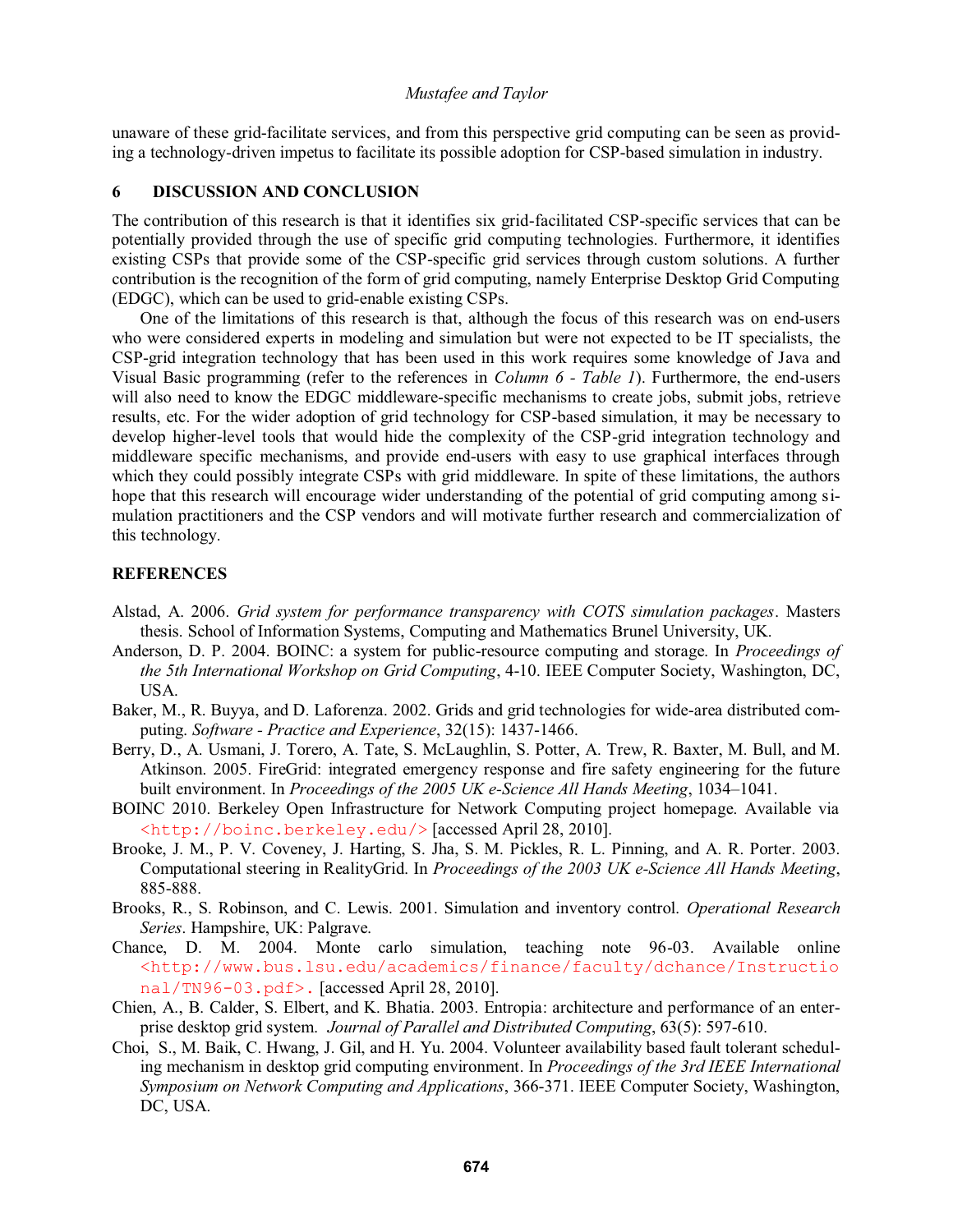- Condor 2010. Condor project homepage. Available via <http://www.cs.wisc.edu/condor/> [accessed April 28, 2010].
- Foster, I., and C. Kesselman. 1998. *The grid: blueprint for a new computing infrastructure*. San Francisco, CA: Morgan Kaufmann.
- Foster, I., C. Kesselman, and S. Tuecke. 2001. The anatomy of the grid: enabling scalable virtual organizations. *International Journal of High Performance Computing Applications*, 15(3): 200-222.
- Gan, B. P., P. Lendermann, M. Y. H. Low, S. J. Turner, X. Wang, and S. J. E. Taylor. 2005. Interoperating Autosched AP using the high level architecture. In *Proceedings of the 37th Winter Simulation Conference,* ed. M. E. Kuhl, N. M. Steiger, F. B. Armstrong, and J. A. Joines, 394-401. Piscataway, New Jersey: Institute of Electrical and Electronics Engineers, Inc.
- Globus 2010. Globus toolkit homepage. Available via  $\langle \text{http://www,qlobus.org/toolkit/}>$ [accessed April 28, 2010].
- Herzog, T. N., and G. Lord. 2003. Applications of simulation models in finance and insurance. In *Proceedings of the 35th Winter Simulation Conference,* ed. S. Chick, P. J. Sánchez, D. Ferrin, and D. J. Morrice, 249-257. Piscataway, New Jersey: Institute of Electrical and Electronics Engineers, Inc.
- Heymann, E., M. A. Senar., E. Luque, and M. Livny. (2000). Adaptive scheduling for master-worker applications on the computational grid. In *Proceedings of the 1st International Workshop on Grid Computing, 214–227.* In R. Buyya, and M. Baker (eds.), Lecture Notes in Computer Science, volume 1971, Springer-Verlag, UK.
- Hollocks, B. W. 2006. Forty years of discrete-event simulation a personal reflection. *Journal of the Operational Research Society*, 57(12): 1383-1399.
- Huang, Z., G. Song, and Y. Zheng. 2006. Proxy-based parallel visualization in a grid environment with PC clusters. In *Proceedings of the 1st International Multi-Symposiums on Computer and Computational Sciences (IMSCC'06)*, 683 - 687. IEEE Computer Society Press, Los Alamitos, CA, USA.
- IEEE. 2000. *IEEE standard for modeling and simulation (M&S) high level architecture (HLA)*. New York, NY: Institute of Electrical and Electronics Engineers.
- Karonis, N. T., B. Toonen, and I. Foster. 2003. MPICH-G2: A grid-enabled implementation of the Message Passing Interface. *Journal of Parallel and Distributed Computing*, 63(5): 551-563.
- LHC@Home 2010. LHC@Home project homepage. Available via <http://lhcathome.cern.ch/> [accessed April 28, 2010].
- Litzkow, M., M. Livny, and M. Mutka. 1988. Condor a hunter of idle workstations. In *Proceedings of the 8th International Conference of Distributed Computing Systems,* 104-111. IEEE Computer Society, Washington, DC, USA.
- Lüthi, J. and S. Großmann. 2001. The resource sharing system: dynamic federate mapping for HLA-based distributed simulation. In *Proceedings of the 15th Workshop on Parallel and Distributed Simulation,*  91-98. IEEE Computer Society, Washington, DC, USA.
- Mustafee, N. 2007. *A Grid Computing Framework for Commercial Simulation Packages*; PhD Thesis. School of Information Systems, Computing and Mathematics, Brunel University, UK. Available online <http://bura.brunel.ac.uk/handle/2438/4009>. [accessed April 28, 2010].
- Mustafee, N., A. Alstad, B. Larsen, S. J. E. Taylor, and J. Ladbrook. 2006. Grid-enabling FIRST: speeding up simulation applications using WinGrid. In *Proceedings of the 10th International Symposium on Distributed Simulation and Real-Time Applications (DSRT 2006*), ed. E. Alba, S. J. Turner, D. Roberts, and S. J. E. Taylor, 157-164. IEEE Computer Society, Washington, DC, USA.
- Mustafee, N., and S. J. E. Taylor. 2009. Speeding Up Simulation Applications Using WinGrid. *Concurrency and Computation: Practice and Experience*. 21(11): 1504-1523.
- Mustafee, N., S. J. E. Taylor, K. Katsaliaki, and S. Brailsford. 2009. Facilitating the Analysis of a UK National Blood Service Supply Chain Using Distributed Simulation. *Simulation: Transactions of the Society of Modelling and Simulation International*. 85(2): 113-128.
- Németh, C., G. Dózsa, R. Lovas, and P. Kacsuk. 2004. The P-GRADE Grid Portal. In *Proceedings of the International Conference on Computational Science and its Applications (ICCSA 2004)*, 10-19. In A.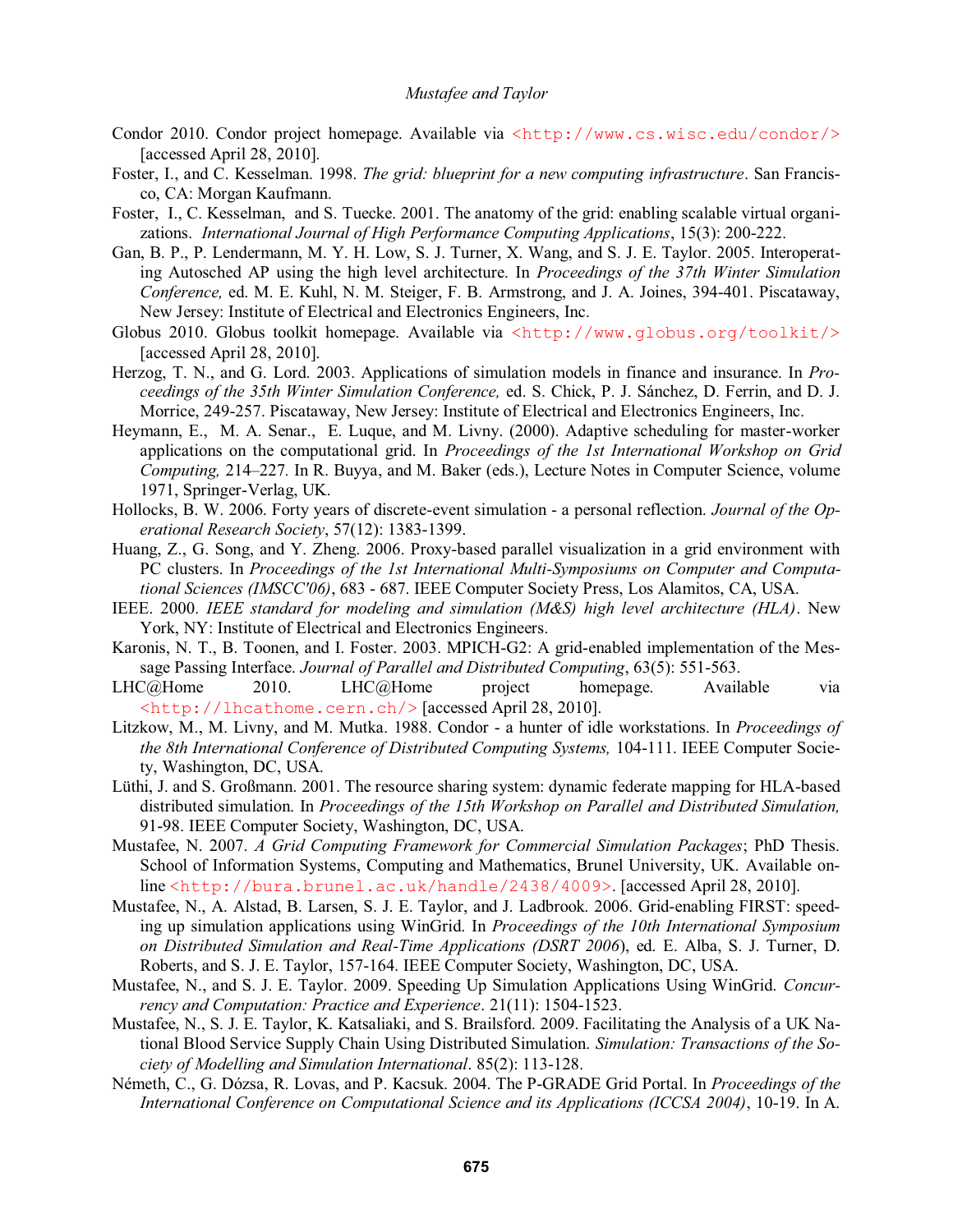Laganà, M. L. Gavrilova, V. Kumar, Y. Mun, C. J. K. Tan, and O. Gervasi (eds.), Lecture notes in Computer Science, volume 3044, Springer-Verlag, Germany.

- Novotny, J. 2002. The grid portal development kit. *Concurrency and Computation: Practice and Experience*, 14(13-15): 1129-1144.
- Oinn, T., M. Addis, J. Ferris, D. Marvin, M. Senger, M. Greenwood, T. Carver, K. Glover, M. R. Pocock, A. Wipat, and P. Li. 2004. Taverna: a tool for the composition and enactment of bioinformatics workflows. *Bioinformatics*, 20(17): 3045-3054.
- Pidd, M. 2004. *Computer simulation in management science (5th edition)*. Chichester, UK: John Wiley & Sons.
- Pidd, M. and M. A. Carvalho. 2006. Simulation software: not the same yesterday, today or forever. *Journal of Simulation*, 1(1): 7-20.
- Robinson, S. 2005a. Discrete-event simulation: from the pioneers to the present, what next? *Journal of the Operational Research Society*, 56 (6): 619-629.
- Robinson, S. 2005b. Distributed simulation and simulation practice. *Simulation*, 81(5): 5-13.
- Stainforth, D., J. Kettleborough, M. Allen, M. Collins, A. Heaps, and J. Murphy. 2002. Distributed computing for public interest climate modelling research. *Computing in Science and Engineering*, 4(3): 82-89.
- Schopf, J. M., and B. Nitzberg. 2002. Grids: the top ten questions. *Scientific Programming*, 10(2): 103- 111.
- Stevens, R. and Futures Lab Group. 2004. Group-oriented collaboration: the access grid collaboration system. *In Foster, I. and Kesselman, C. (eds.), The Grid: Blueprint for a New Computing Infrastructure (2nd Edition)*, chapter 15. San Francisco, CA: Morgan Kaufmann.
- Swain J. J. 2005. Gaming reality: biennial survey of discrete-event simulation software tools. *OR/MS Today (December 2005)*. Institute for Operations Research and the Management Sciences (INFORMS), USA. Available online <http://www.lionhrtpub.com/orms/orms-12- 05/frsurvey.html>. [accessed April 4, 2010].
- Swain J. J. 2007. INFORMS simulation software survey. *OR/MS Today*. Institute for Operations Research and the Management Sciences (INFORMS), USA. Available online <http://www.lionhrtpub.com/orms/surveys/Simulation/Simulation.html>. [accessed April 4, 2010].
- Taylor, S.J.E. and S. Robinson. (2006) So where to next? A Survey of the Future for Discrete-Event Simulation. *Journal of Simulation*. 1,1, pp. 1-6.
- Taylor, S. J. E. 2000. Groupware and the simulation consultant. In *Proceedings of the 32nd Winter Simulation Conference,* ed. J. A. Joines, R. R. Barton, K. Kang, and P. A. Fishwick, 83-89. Piscataway, New Jersey: Institute of Electrical and Electronics Engineers, Inc.
- Tewoldeberhan, T. W., A. Verbraeck, E. C. Valentin, and G. Bardonnet. 2002. An evaluation and selection methodology for discrete-event simulation software. In *Proceedings of the 34th Winter Simulation Conference,* ed. E. Yücesan, C. H. Chen, J. L. Snowdon, and J. M. Charnes, 67-75. Piscataway, New Jersey: Institute of Electrical and Electronics Engineers, Inc.
- Weiss, A. 2007. Computing in the Clouds, *NetWorker*, 11(4): 16-25.
- Yu, J. and R. Buyya. 2006. A taxonomy of workflow management systems for grid computing. *Journal of Grid Computing*, 3(3-4): 171-200.
- Zhang, J., N. Mustafee, J. Saville, and S. J. E. Taylor. 2007. Integrating BOINC with Microsoft Excel: a case study. In *Proceedings of the 29th Information Technology Interfaces Conference, Dubrovnik, Croatia.* June 25-28, 2007. 733 – 738.

#### **AUTHOR BIOGRAPHIES**

**NAVONIL MUSTAFEE** is a lecturer in Information Systems and Operations Management at the School of Business and Economics, Swansea University (UK). His research interests are in grid computing, pa-